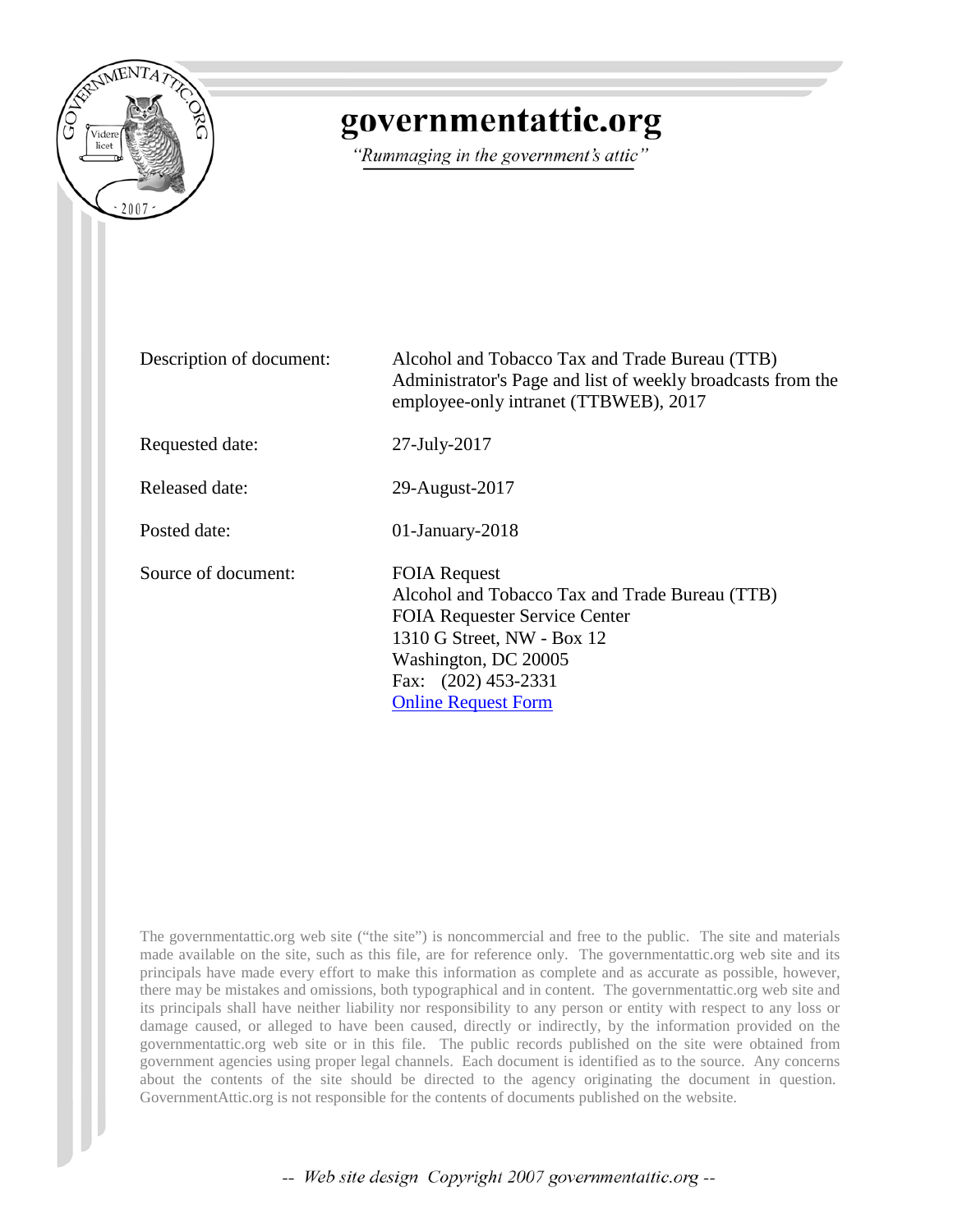

DEPARTMENT OF THE TREASURY

ALCOHOL AND TOBACCO TAX AND TRADE BUREAU **WASHINGTON, D.C. 20005** 

August 29, 2017

Refer to: **2017-08-064**  4040000

SENT VIA EMAIL

This letter is in response to your Freedom of Information Act (FOIA) request to the Alcohol and Tobacco Tax and Trade Bureau (TTB) dated July 27, 2017. You are requesting a copy of the Administrator's Page on the TTB Internal Website. You also are requesting a copy of the page on the TTB Internal website that describes weekly broadcasts.

We conducted a search of files within TTB for records responsive to your request and identified 4 pages which are being released in part, with information exempt from disclosure under the FOIA having been redacted pursuant to 5 U.S.C. 552(b)(6).

Enclosed is a Document Cover Sheet that describes the FOIA exemptions and outlines your appeal rights. If you choose to appeal this response, you must do so within 90 days from the date of this letter.

As part of the 2007 FOIA amendments, the Office of Government Information Services (OGIS) was created to offer mediation services to resolve disputes between FOIA requesters and Federal agencies as a non-exclusive alternative to litigation. Using OGIS services does not affect your right to pursue litigation. If you are requesting access to your own records (which is considered a Privacy Act request), please note that OGIS does not have the authority to handle requests made under the Privacy Act of 1974. If you wish to contact OGIS, you may email them at ogis@nara.gov or call 1-877-684-6448.

Please note we are charging no fee for processing your request. If you have any questions regarding this letter, please contact Quinton Mason by phone, at (202) 882-9904, or by email, at TTBFOIA@ttb.gov, and reference FOIA number **2017-08-064.** 

Sincerely,

Jur G

Amy R. Greenberg Director, Regulations and Rulings Division

Enclosure(s): As stated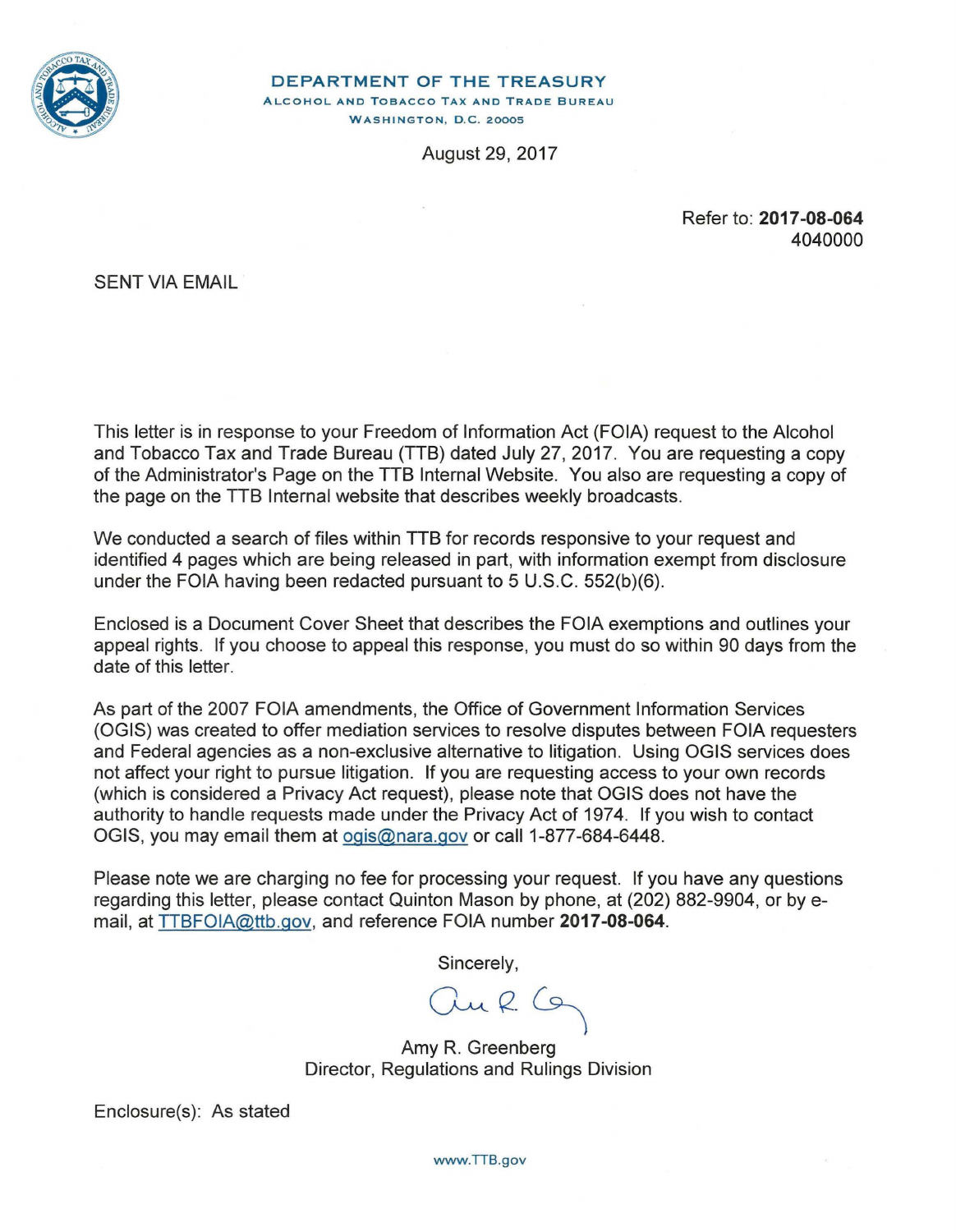

[Executive Liaison for Industry and State Matters](http://ttbweb/oa/executive-liaison.html) [Office of Communications](http://ttbweb/oc/index.html) [Office of Congressional and Public Affairs](http://ttbweb/ocpa/index.html) [Office of Equality, Diversity, and Inclusion](http://ttbweb/eeo/index.html) [Strategic Planning and Program Evaluation](http://ttbweb/sp/index.html)

Learn more about [Who We Are](http://ttbweb/oa/who-we-are.html).

| <b>Most Popular</b>                                                                                    | <b>Resources</b>                                                                                                         | <b>Just for You</b>                                                           | <b>Getting Around</b>                                                                                                   |
|--------------------------------------------------------------------------------------------------------|--------------------------------------------------------------------------------------------------------------------------|-------------------------------------------------------------------------------|-------------------------------------------------------------------------------------------------------------------------|
| <b>Forms</b>                                                                                           | <b>Weekly Broadcast</b>                                                                                                  | <b>Seals and Logos</b>                                                        | Traffic in DC                                                                                                           |
| <b>Searches</b>                                                                                        | <b>Weekly Activity</b><br><b>Reports</b>                                                                                 | Word of the Day                                                               | <b>Traffic in Cincinnati</b>                                                                                            |
| <b>Features</b><br><b>Open Gov</b><br><b>Help Desk</b><br><b>Directives</b><br><b>Web Applications</b> | <b>Organization Chart</b><br><b>Master Calendar</b><br>Tip of the Week<br><b>SharePoint</b><br><b>State Sharing Info</b> | <b>Send A Suggestion</b><br>Gallery<br>Flu.gov<br><b>Job Fairs</b><br>Careers | Weather in DC<br><b>Weather in Cincinnati</b><br><b>Public Transportation</b><br><b>Maps</b><br><b>Area Attractions</b> |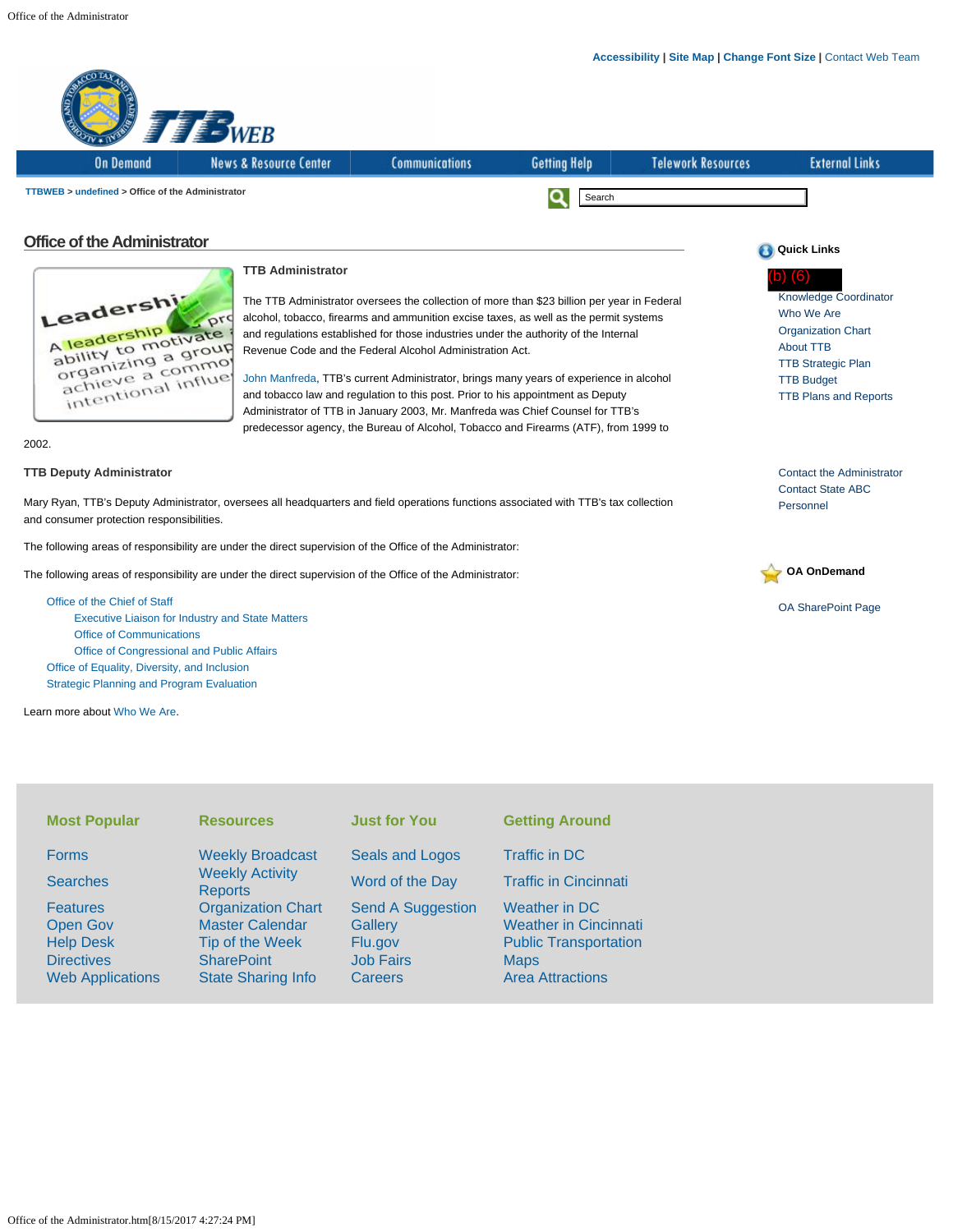|                                                       | <b>FEB WEB</b>                                                                 |                                                    |                     |                                                    |                       |
|-------------------------------------------------------|--------------------------------------------------------------------------------|----------------------------------------------------|---------------------|----------------------------------------------------|-----------------------|
| <b>On Demand</b>                                      | <b>News &amp; Resource Center</b>                                              | <b>Communications</b>                              | <b>Getting Help</b> | <b>Telework Resources</b>                          | <b>External Links</b> |
| TTBWEB > undefined > TTBWEB : TTB Broadcasts Archives |                                                                                |                                                    | Q<br>Search         |                                                    |                       |
| <b>TTB Broadcast Archives</b>                         |                                                                                |                                                    |                     |                                                    |                       |
|                                                       | Please select from the following dates to view previously released Broadcasts. |                                                    |                     |                                                    |                       |
|                                                       |                                                                                | 2017                                               |                     |                                                    |                       |
| August 14, 2017                                       |                                                                                | April 24, 2017                                     |                     |                                                    |                       |
| August 7, 2017                                        |                                                                                | April 10, 2017                                     |                     |                                                    |                       |
| July 31, 2017                                         |                                                                                | April 3, 2017                                      |                     |                                                    |                       |
| July 24, 2017                                         |                                                                                | March 27, 2017                                     |                     |                                                    |                       |
| July 17, 2017                                         |                                                                                | March 20, 2017                                     |                     |                                                    |                       |
| July 10, 2017                                         |                                                                                | March 13, 2017                                     |                     |                                                    |                       |
| July 3, 2017                                          |                                                                                | March 6, 2017                                      |                     |                                                    |                       |
| June 26, 2017                                         |                                                                                | February 27, 2017                                  |                     |                                                    |                       |
| June 19, 2017                                         |                                                                                | <b>February 20, 2017</b>                           |                     |                                                    |                       |
| June 12, 2017                                         |                                                                                | February 13, 2017                                  |                     |                                                    |                       |
| June 5, 2017<br>May 30, 2017                          |                                                                                | <b>February 7, 2017</b><br><b>January 30, 2017</b> |                     |                                                    |                       |
| May 22, 2017                                          |                                                                                | <b>January 23, 2017</b>                            |                     |                                                    |                       |
| May 15, 2017                                          |                                                                                | <b>January 17, 2017</b>                            |                     |                                                    |                       |
| May 8, 2017                                           |                                                                                | <b>January 9, 2017</b>                             |                     |                                                    |                       |
| May 1, 2017                                           |                                                                                |                                                    |                     |                                                    |                       |
|                                                       |                                                                                | 2016                                               |                     |                                                    |                       |
| December 27, 2016                                     |                                                                                | August 29, 2016                                    |                     | April 25, 2016                                     |                       |
| December 12, 2016                                     |                                                                                | August 15, 2016                                    |                     | April 18, 2016                                     |                       |
| December 5, 2016                                      |                                                                                | July 25, 2016                                      |                     | April 11, 2016                                     |                       |
| November 21, 2016                                     |                                                                                | July 18, 2016                                      |                     | March 28, 2016                                     |                       |
| November 14, 2016                                     |                                                                                | July 5, 2016                                       |                     | March 21, 2016                                     |                       |
| November 7, 2016                                      |                                                                                | June 27, 2016                                      |                     | March 14, 2016                                     |                       |
| October 31, 2016                                      |                                                                                | June 20, 2016                                      |                     | March 7, 2016                                      |                       |
| October 17, 2016                                      |                                                                                | June 13, 2016                                      |                     | February 29, 2016                                  |                       |
| October 11, 2016                                      |                                                                                | June 6, 2016                                       |                     | February 22, 2016                                  |                       |
| October 4, 2016<br>September 26, 2016                 |                                                                                | May 31, 2016<br>May 23, 2016                       |                     | <b>February 8, 2016</b><br><b>February 1, 2016</b> |                       |
| September 12, 2016                                    |                                                                                | May 16, 2016                                       |                     | <b>January 25, 2016</b>                            |                       |
|                                                       |                                                                                | May 9, 2016                                        |                     | <b>January 19, 2016</b>                            |                       |
|                                                       |                                                                                | May 2, 2016                                        |                     | <b>January 11, 2016</b>                            |                       |
|                                                       |                                                                                |                                                    |                     | <b>January 4, 2016</b>                             |                       |
|                                                       |                                                                                | 2015                                               |                     |                                                    |                       |
| December 21, 2015                                     |                                                                                | August 31, 2015                                    |                     | April 27, 2015                                     |                       |
| December 7, 2015                                      |                                                                                | August 24, 2015                                    |                     | April 20, 2015                                     |                       |
| November 30, 2015                                     |                                                                                | August 17, 2015                                    |                     | April 13, 2015                                     |                       |
| November 23, 2015                                     |                                                                                | August 10, 2015                                    |                     | April 6, 2015                                      |                       |
| November 16, 2015                                     |                                                                                | July 27, 2015                                      |                     | March 30, 2015                                     |                       |
| November 9, 2015                                      |                                                                                | July 20, 2015                                      |                     | March 16, 2015                                     |                       |
| November 2, 2015                                      |                                                                                | July 13, 2015                                      |                     | March 9, 2015                                      |                       |
| October 26, 2015                                      |                                                                                | July 6, 2015                                       |                     | March 2, 2015                                      |                       |
| October 13, 2015<br>October 5, 2015                   |                                                                                | June 29, 2015<br>June 22, 2015                     |                     | February 23, 2015<br><b>February 9, 2015</b>       |                       |
| September 28, 2015                                    |                                                                                | June 15, 2015                                      |                     | <b>February 2, 2015</b>                            |                       |
| September 21, 2015                                    |                                                                                | June 8, 2015                                       |                     | <b>January 26, 2015</b>                            |                       |
| September 14, 2015                                    |                                                                                | June 1, 2015                                       |                     | <b>January 20, 2015</b>                            |                       |
|                                                       |                                                                                | May 26, 2015                                       |                     | <b>January 12, 2015</b>                            |                       |
|                                                       |                                                                                | May 18, 2015                                       |                     |                                                    |                       |
|                                                       |                                                                                | May 11, 2015                                       |                     |                                                    |                       |
|                                                       |                                                                                | 2014                                               |                     |                                                    |                       |
| December 22, 2014                                     |                                                                                | August 18, 2014                                    |                     | April 21, 2014                                     |                       |
| December 8, 2014                                      |                                                                                | August 11, 2014                                    |                     | April 14, 2014                                     |                       |
|                                                       |                                                                                |                                                    |                     |                                                    |                       |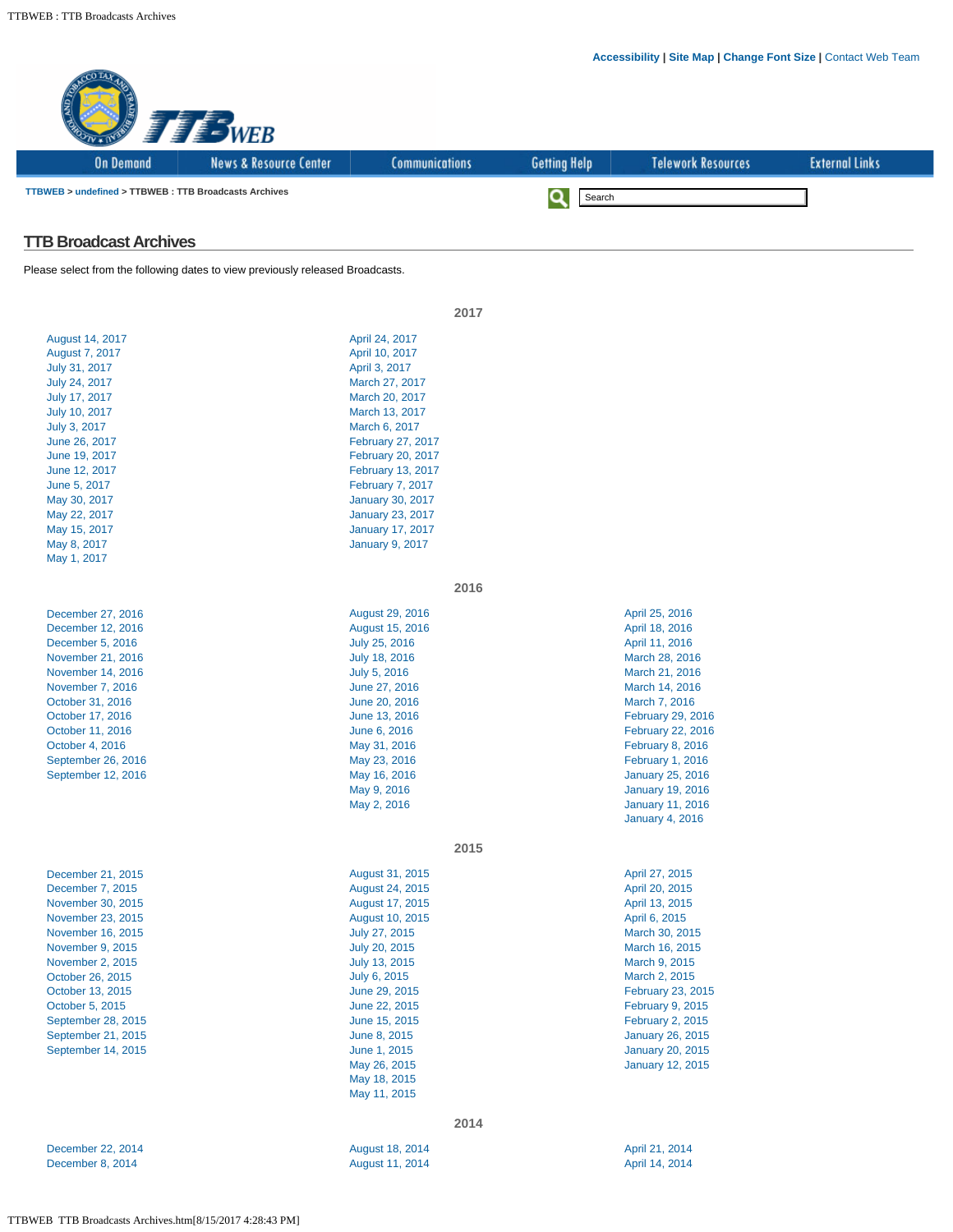## TTBWEB : TTB Broadcasts Archives

| December 1, 2014<br>November 24, 2014<br>November 17, 2014<br>November 10, 2014<br>November 3, 2014<br>October 27, 2014<br>October 20, 2014<br>October 14, 2014<br>October 6, 2014<br>September 29, 2014<br>September 22, 2014<br>September 15, 2014<br>September 8, 2014                        | <b>August 4, 2014</b><br>July 28, 2014<br>July 21, 2014<br>July 14, 2014<br>July 7, 2014<br>June 23, 2014<br>June 16, 2014<br>June 9, 2014<br>June 2, 2014<br>May 5, 2014                                                              | April 7, 2014<br>March 31, 2014<br>March 24, 2014<br>March 17, 2014<br>February 24, 2014<br><b>February 3, 2014</b><br><b>January 27, 2014</b><br><b>January 13, 2014</b><br><b>January 6, 2014</b>                                                |
|--------------------------------------------------------------------------------------------------------------------------------------------------------------------------------------------------------------------------------------------------------------------------------------------------|----------------------------------------------------------------------------------------------------------------------------------------------------------------------------------------------------------------------------------------|----------------------------------------------------------------------------------------------------------------------------------------------------------------------------------------------------------------------------------------------------|
|                                                                                                                                                                                                                                                                                                  | 2013                                                                                                                                                                                                                                   |                                                                                                                                                                                                                                                    |
| December 16, 2013<br>December 9, 2013<br>December 2, 2013<br>November 25, 2013<br>November 18, 2013<br>November 12, 2013<br>November 4, 2013<br>October 28, 2013<br>September 30, 2013<br>September 23, 2013<br>September 16, 2013<br>September 10, 2013<br>September 3, 2013<br>August 26, 2013 | August 19, 2013<br>July 29, 2013<br>July 22, 2013<br>July 15, 2013<br>July 1, 2013<br>June 24, 2013<br>June 17, 2013<br>June 10, 2013<br>June 3, 2013<br>May 28, 2013<br>May 20, 2013<br>May 13, 2013<br>May 6, 2013<br>April 29, 2013 | April 22, 2013<br>April 8, 2013<br>March 25, 2013<br>March 18, 2013<br>March 4, 2013<br>February 19, 2013<br>February 11, 2013<br><b>February 4, 2013</b><br><b>January 29, 2013</b><br><b>January 22, 2013</b><br><b>January 7, 2013</b>          |
|                                                                                                                                                                                                                                                                                                  | 2012                                                                                                                                                                                                                                   |                                                                                                                                                                                                                                                    |
| December 17, 2012<br>December 10, 2012<br>November 26, 2012<br>November 19, 2012<br>November 5, 2012<br>October 15, 2012<br>October 1, 2012<br>September 17, 2012<br>August 27, 2012<br><b>August 20, 2012</b>                                                                                   | August 6, 2012<br>July 23, 2012<br>July 09, 2012<br>June 25, 2012<br>June 18, 2012<br>June 11, 2012<br>June 4, 2012<br>May 29, 2012<br>May 21, 2012<br>April 30, 2012                                                                  | April 23, 2012<br>April 16, 2012<br>April 2, 2012<br>March 26, 2012<br>March 19, 2012<br>March 5, 2012<br><b>February 21, 2012</b><br><b>February 6, 2012</b><br><b>January 23, 2012</b><br><b>January 9, 2012</b>                                 |
|                                                                                                                                                                                                                                                                                                  | 2011                                                                                                                                                                                                                                   |                                                                                                                                                                                                                                                    |
| December 19, 2011<br>December 12, 2011<br>November 14, 2011<br>November 7, 2011<br>October 31, 2011<br>September 19, 2011<br>September 6, 2011<br><b>August 22, 2011</b><br>August 8, 2011                                                                                                       | July 25, 2011<br><b>July 11, 2011</b><br>July 5, 2011<br>June 27, 2011<br>June 20, 2011<br>June 13, 2011<br>June 6, 2011<br>May 31, 2011<br>May 2, 2011                                                                                | April 18, 2011<br>April 4, 2011<br>March 21, 2011<br>March 7, 2011<br><b>February 22, 2011</b><br><b>February 7, 2011</b><br><b>January 24, 2011</b><br><b>January 10, 2011</b>                                                                    |
|                                                                                                                                                                                                                                                                                                  | 2010                                                                                                                                                                                                                                   |                                                                                                                                                                                                                                                    |
| November 8, 2010<br>November 1, 2010<br>October 25, 2010<br>October 18, 2010<br>October 12, 2010<br>October 4, 2010<br>September 13, 2010<br>September 7, 2010<br>August 30, 2010<br><b>August 23, 2010</b><br>August 16, 2010<br>August 10, 2010<br>August 2, 2010                              | July 26, 2010<br>July 19, 2010<br>July 12, 2010<br>July 6, 2010<br>June 28, 2010<br>June 21, 2010<br>June 14, 2010<br>June 7, 2010<br>June 1, 2010<br>May 24, 2010<br>May 17, 2010<br>May 10, 2010                                     | May 3, 2010<br>April 19, 2010<br>April 12, 2010<br>April 5, 2010<br>March 22, 2010<br>March 15, 2010<br>March 8, 2010<br>March 1, 2010<br><b>February 15, 2010</b><br><b>January 25, 2010</b><br><b>January 11, 2010</b><br><b>January 4, 2010</b> |

[December 7, 2009](http://ttbweb/broadcast/2009/120709broadcast.html) [November 30, 2009](http://ttbweb/broadcast/2009/113009broadcast.html) **2009**

[August 3, 2009](http://ttbweb/broadcast/2009/080309broadcast.html) [July 27, 2009](http://ttbweb/broadcast/2009/072709broadcast.html)

[April 6, 2009](http://ttbweb/broadcast/2009/040609broadcast.html) [March 30, 2009](http://ttbweb/broadcast/2009/033009broadcast.html)